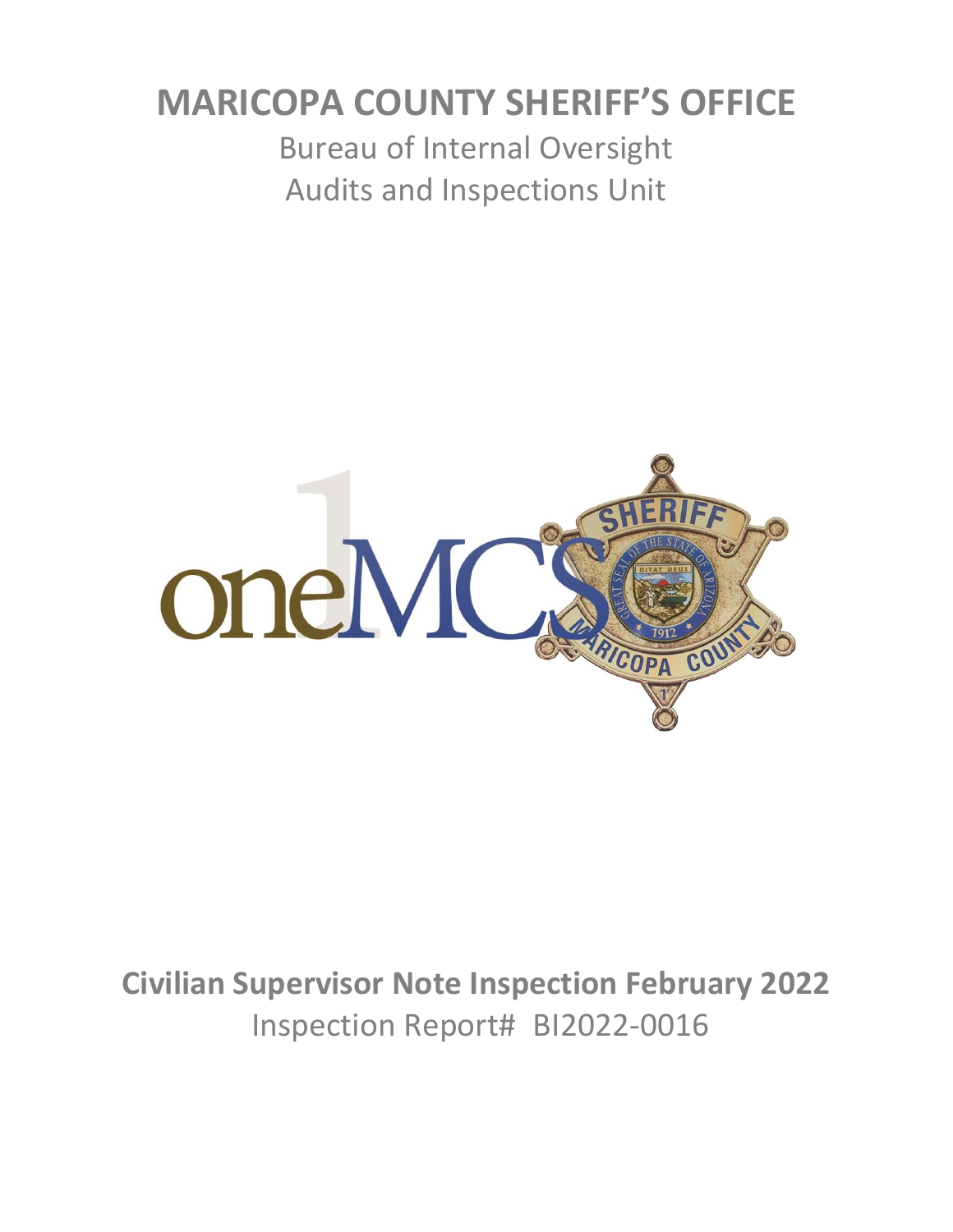The Audits and Inspections Unit (AIU) of the Bureau of Internal Oversight (BIO) will conduct Blue Team Supervisor Note entry inspections on a monthly basis. The purpose of this inspection is to ensure compliance with Office Policies and to promote proper supervision. To achieve this, inspectors will select for review the Supervisor Note entries for 35 randomly selected civilian employees for the month being inspected. To ensure consistent inspections, the Supervisor Note Inspection Matrix developed by the AIU will be utilized.

# **Compliance Objectives:**

Utilize the Supervisor Note Inspection Matrix, review each selected employee's EIS information to ensure they received the following during February 2022:

- Ensure the supervisor completed one Supervisor Note entry
- Ensure the supervisor completed one performance-based entry
- Ensure the supervisor conducted a review of the employee's EIS information

# **Criteria:**

MCSO Policy GB-2, *Command Responsibility*

# **Conditions:**

A review of the IAPro records revealed that, of the 35 employees' records reviewed for Supervisor Note entries submitted during the month of February, 34 employees received entries that contained the required elements of this inspection and were in compliance with MCSO Policy GB-2, *Command Responsibility*.

MCSO achieved a compliance rate of **97.14%** in the Civilian Supervisor Note inspection for February 2022, as illustrated in the graph below:

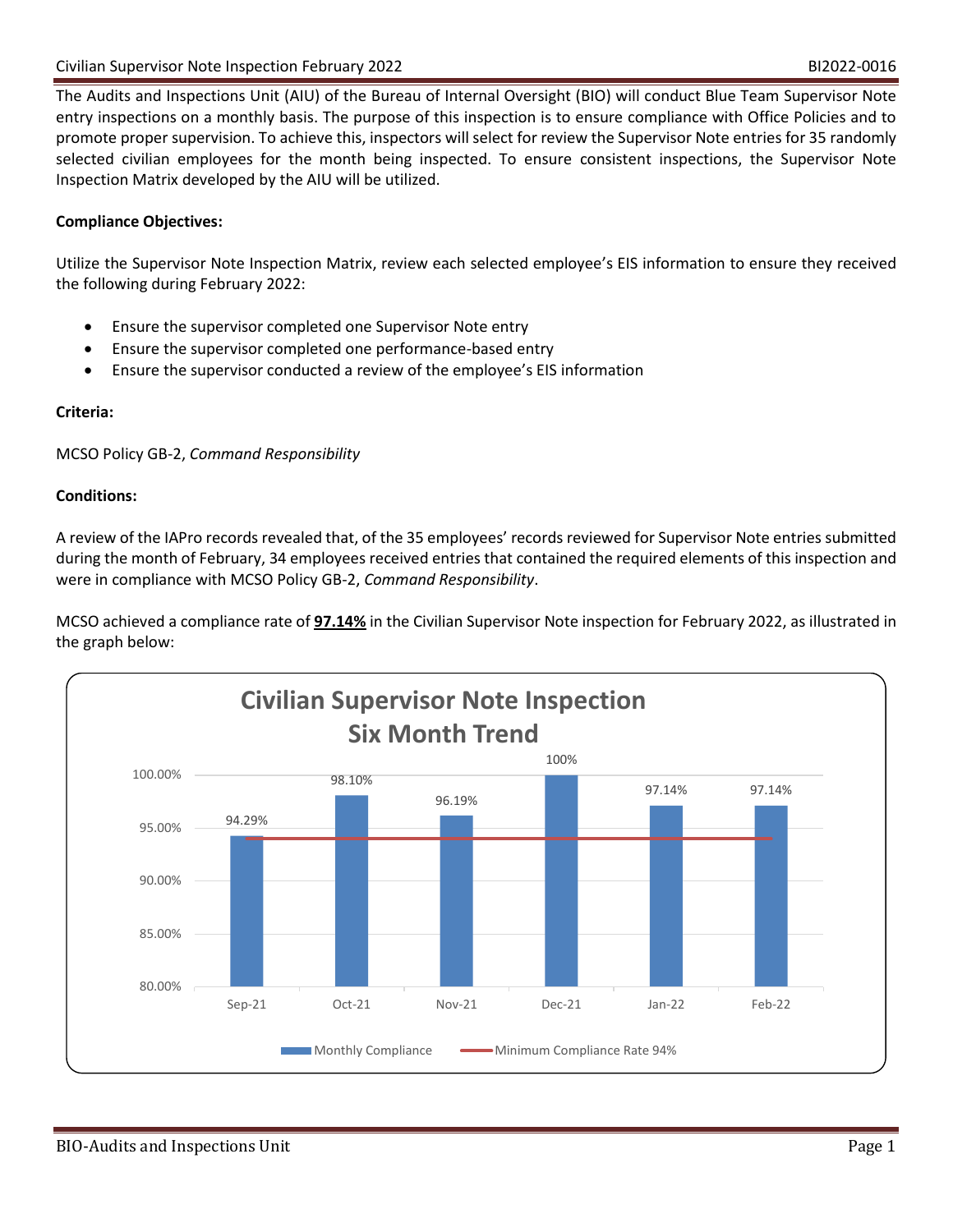# Results of the Review of Employee Supervisor Note entries:

| <b>Inspection Element</b>                                                                                                                                                                                                             | <b>Not In</b><br>Compliance | <b>In</b><br>Compliance | <b>Total</b><br>Inspected | <b>Compliance Rate</b> |
|---------------------------------------------------------------------------------------------------------------------------------------------------------------------------------------------------------------------------------------|-----------------------------|-------------------------|---------------------------|------------------------|
| Once per month, supervisors review non-sworn<br>subordinates' EIS information for the purpose of<br>identifying and responding to any conduct<br>patterns or concerns                                                                 |                             | 34                      | 35                        | 97.14%                 |
| Employee Received at least one Supervisor Note<br>during the month                                                                                                                                                                    |                             | 34                      | 35                        | 97.14%                 |
| Supervisor Note entry is of sufficient quality to<br>facilitate the preparation of an accurate and<br>detailed performance review and reflects the<br>employee's positive traits and accomplishments<br>and any observed shortcomings |                             | 34                      | 35                        | 97.14%                 |
| <b>Overall Compliance with inspection</b><br>requirements                                                                                                                                                                             | 3                           | 102                     | 105                       | 97.14%                 |

# Central Services – Food Service (1 BIO Action Form)

| <b>Division</b>                                                                            | <b>Employee Notes Inspected</b> | <b>Responsible Supervisor</b> | <b>Current Commander</b> |  |  |
|--------------------------------------------------------------------------------------------|---------------------------------|-------------------------------|--------------------------|--|--|
| Central Service - Food                                                                     | Employee                        | Supervisor                    | Commander                |  |  |
| Services                                                                                   |                                 |                               |                          |  |  |
| <b>Deficiency</b>                                                                          |                                 |                               |                          |  |  |
| -Minimum requirement for one Supervisor Note entry not met. Policy GB-2.7.B.1              |                                 |                               |                          |  |  |
| -Employee Performance is not documented. Policy GB-2.7.B.1                                 |                                 |                               |                          |  |  |
| -Review of Employee's EIS information not documented. Policy GB-2.7.B.4                    |                                 |                               |                          |  |  |
|                                                                                            |                                 |                               |                          |  |  |
| <b>Inspector Note:</b> The above listed supervisor was responsible from $2/1/22 - 3/22/22$ |                                 |                               |                          |  |  |
|                                                                                            |                                 |                               |                          |  |  |
|                                                                                            |                                 |                               |                          |  |  |

Unless noted above in the deficiency table, there were no prior BIO Action Forms similar in nature or supervisor notes addressing the deficiencies.